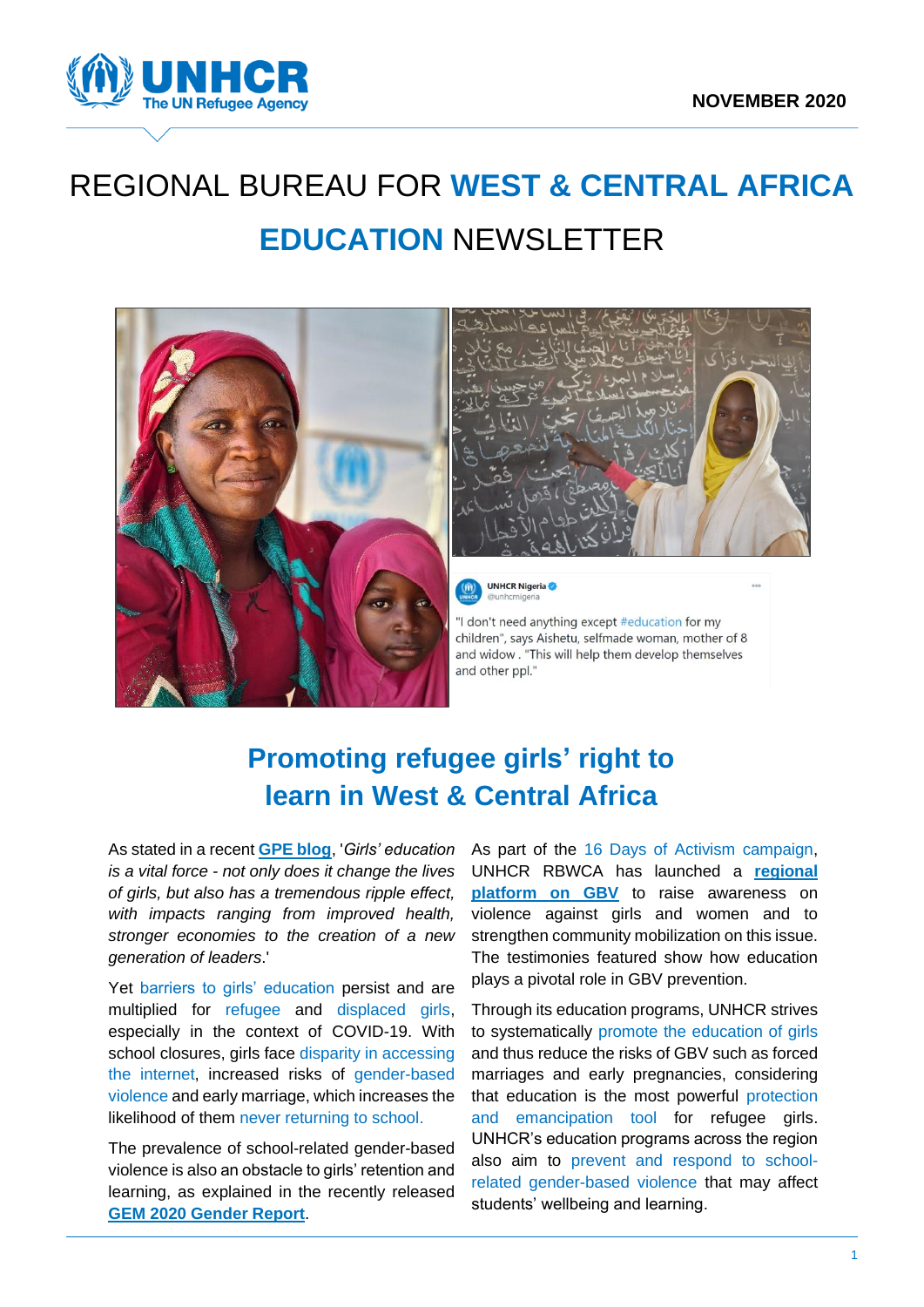### **16 DAYS OF ACTIVISM: STUDENTS ENGAGEMENT**



*The 16 Days of Activism Against Gender-Based Violence (GBV) is an international event that starts every year on November 25, the International [Day for the Elimination of Violence against Women,](https://www.un.org/en/observances/ending-violence-against-women-day) and ends on December 10 for [Human Rights Day.](https://www.un.org/en/observances/human-rights-day)*

### [\[GHANA\] Refugee students'](https://twitter.com/i/status/1336621324572237826) fight against GBV



During the 16 Days campaign, DAFI scholars in Ghana have launched an initiative against gender-based violence, in association with UNHCR and the Christian Council of Ghana. In their **[video](https://twitter.com/i/status/1336621324572237826)**, under the global slogan #OrangeTheWorld, they raise awareness on the various forms of gender-based violence and on what can be done to prevent them.

*Watch the video [here](https://twitter.com/i/status/1336621324572237826).*

### [\[CHAD\] GBV drawn by refugee children](https://twitter.com/Priscilla_G_G/status/1335517431004082176)

UNHCR in Chad organized, with its partners HIAS and ADES, a drawing challenge for refugee children aged 7 to 17, on the topic of GBV. The opportunity for them to express and exorcise the violence they witnessed during the displacement cycle and after.



*Concours de dessin ©UNHCR/HEINDAYE*



### [\[BURKINA FASO\] Second chance school for IDP girls](https://gbv.westafrica.exposed/en/portraits/ariettes-testimony/)

Ariette is a 17-year-old teenager. She and her family fled attacks on their village and settled in an IDP site in Burkina Faso. Repudiated by her family after escaping from a forced marriage, UNHCR and its partners helped her find a shelter and return to school.

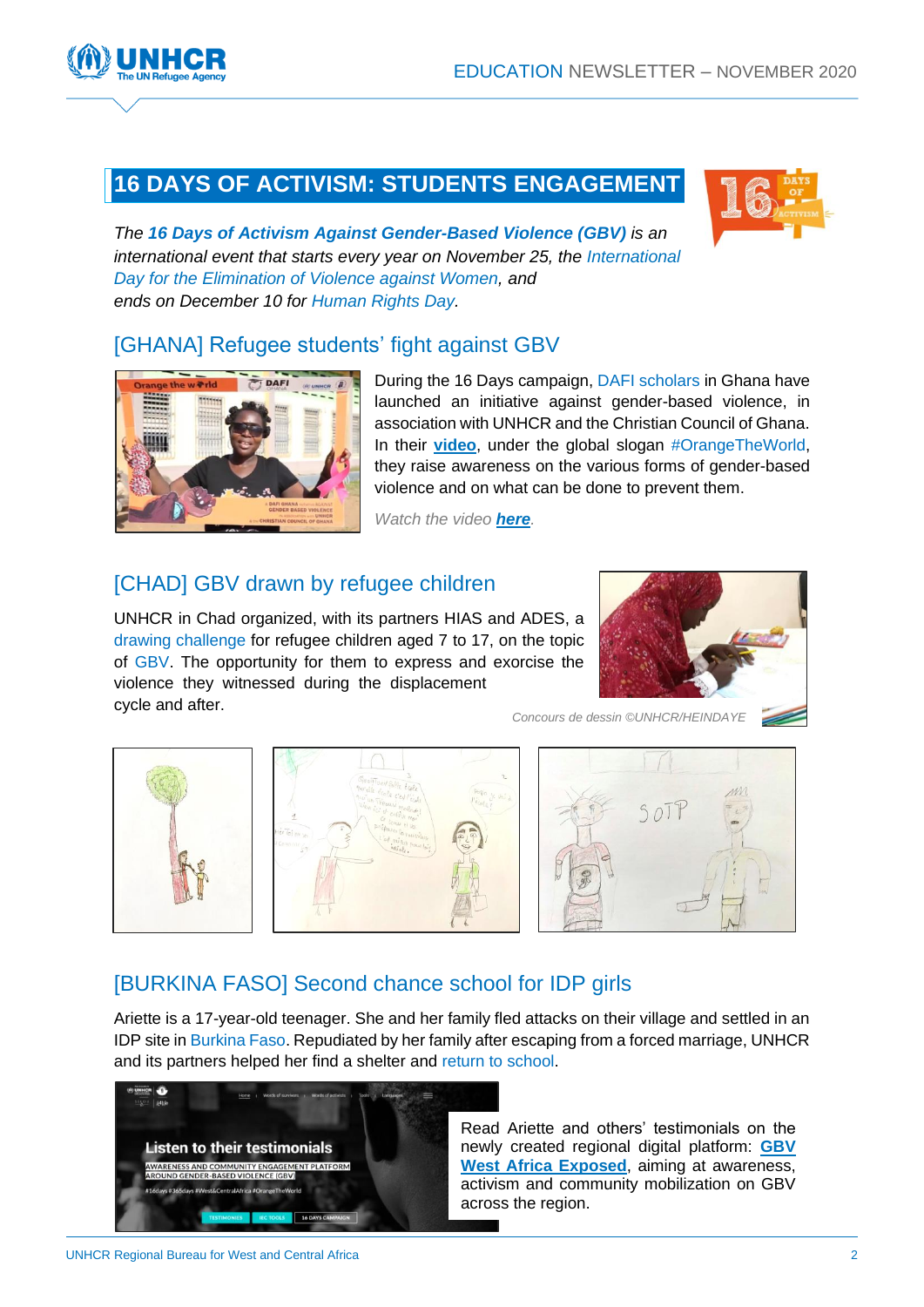



### [\[CHAD\] Launch of the Refugee Education Strategy](https://data2.unhcr.org/en/documents/details/83328)



**On November 27, the Chadian Minister of National Education and Civic Promotion validated the [Refugee Education Strategy 2030,](https://data2.unhcr.org/en/documents/details/83328) result of a collaborative work initiated in 2019 between the Ministry, UNHCR, national technical and financial partners, as well as the refugee and host communities.**

The Refugee Education Strategy will strengthen the equitable inclusion of refugee, stateless, internally displaced, asylum seeker and returnee children in the national education system, as pledged by the Chadian Government during the Global Refugee Forum in 2019.

*'Chad is one of the pioneers in terms of inclusion of refugees in the national education system and a world reference'* said Mr. Papa Kysma

Sylla, UNHCR Representative in Chad, during the official signature ceremony.

*'Education in emergency or protracted crisis is not only a fundamental right but also an essential protection tool which contributes to strengthen the resilience and social cohesion of communities'* underlined Mr. Aboubakar Assidik Tchoroma, Minister of National Education and Civic Promotion in Chad.



*Read Chad Refugee Education Strategy [here](https://data2.unhcr.org/en/documents/details/83328).*

### [BENIN - CAMEROON - GAMBIA - GUINEA CONAKRY - SENEGAL] Supporting refugees to access secondary education

**As part of UNHCR's secondary education initiative, five West and Central Africa countries carried out several activities in 2020 to improve the access and retention of refugee students in secondary school.**

In order to improve the continuity of education for secondary school refugee students, UNHCR has launched a dedicated initiative to support secondary education in five countries on the region: Benin, Cameroon, Gambia, Guinea Conakry, and Senegal.

In Benin, Gambia and Guinea, several secondary schools welcoming refugees have been provided with sanitary facilities against



Covid-19 and equipped with additional desks and chairs as part of the mitigation measures to help tackle school congestion. In Senegal, UNHCR is funding scholarships for secondary education and vocational training, while in Cameroon, UNHCR's support to livelihoods activities sustainably increases refugee households' incomes so they can afford the cost of their children's schooling.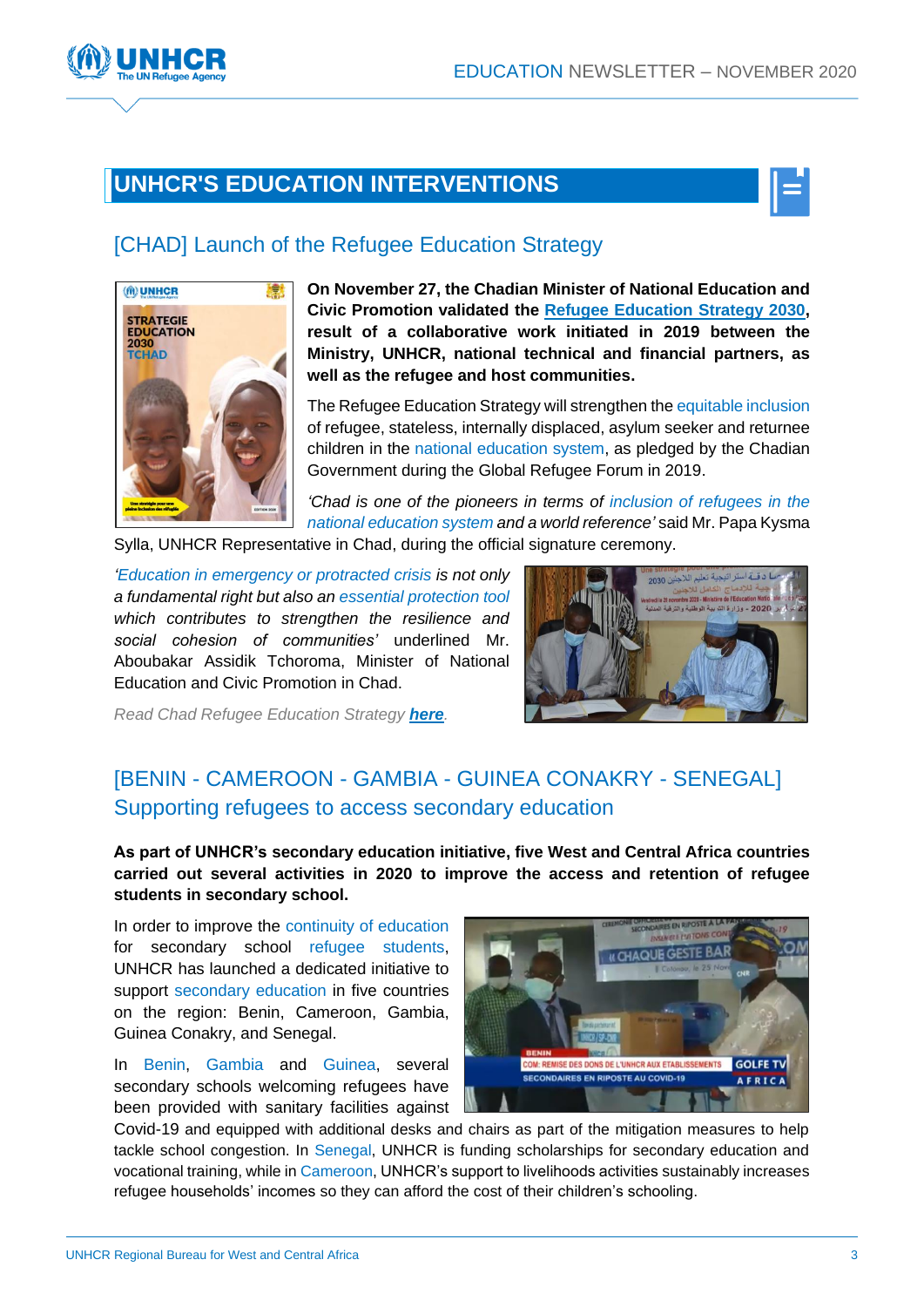

## **RESOURCES**



### [UNESCO[-UNICEF-WB\] Lessons from national responses to COVID-19](https://data.unicef.org/resources/national-education-responses-to-covid19/)



*Download the report [here](https://data.unicef.org/resources/national-education-responses-to-covid19/).*

More than 1.5 billion children were affected by the Covidrelated school closures, causing an unprecedented global learning crisis. The pandemic has only sharpened education inequities, hitting schoolchildren in poorer countries particularly hard. National governments around the world have been quick to implement remote learning, new health protocols, and reopening plans, but again these policies have varied widely based on each country's wealth.

According to this joint report published by UNESCO, UNICEF, and the World Bank, based on data from surveys on national education responses to COVID-19 from 149 countries between July and October, schoolchildren in lowand lower-middle-income countries have lost more schooling time, were less likely to have access to remote learning or to be monitored on a day-to-day basis by teachers and were more likely to have delays in their schools reopening.

### [\[INEE\] Technical note on measurement for education during the COVID-](https://inee.org/resources/inee-technical-note-measurement-education-during-covid-19-pandemic)[19 pandemic](https://inee.org/resources/inee-technical-note-measurement-education-during-covid-19-pandemic)

The **[Technical Note on Measurement](https://inee.org/resources/inee-technical-note-measurement-education-during-covid-19-pandemic)** intends to supplement version one of the **[INEE Technical Note on Education](https://inee.org/resources/inee-technical-note-education-during-covid-19-pandemic)  [During COVID-19](https://inee.org/resources/inee-technical-note-education-during-covid-19-pandemic)** and specifically focuses on the use and impact of distance education programs in light of the pandemic.

This targeted technical guidance has been drafted in response to monitoring, evaluation, and learning needs identified by INEE members as individuals and organizations continue their work to address the evolving learning and wellbeing needs of children, adolescents, youth, teachers, caregivers, and other education personnel at this protracted stage of the response to the COVID-19 global public health crisis.

*Read the full document [here](https://inee.org/resources/inee-technical-note-measurement-education-during-covid-19-pandemic).*